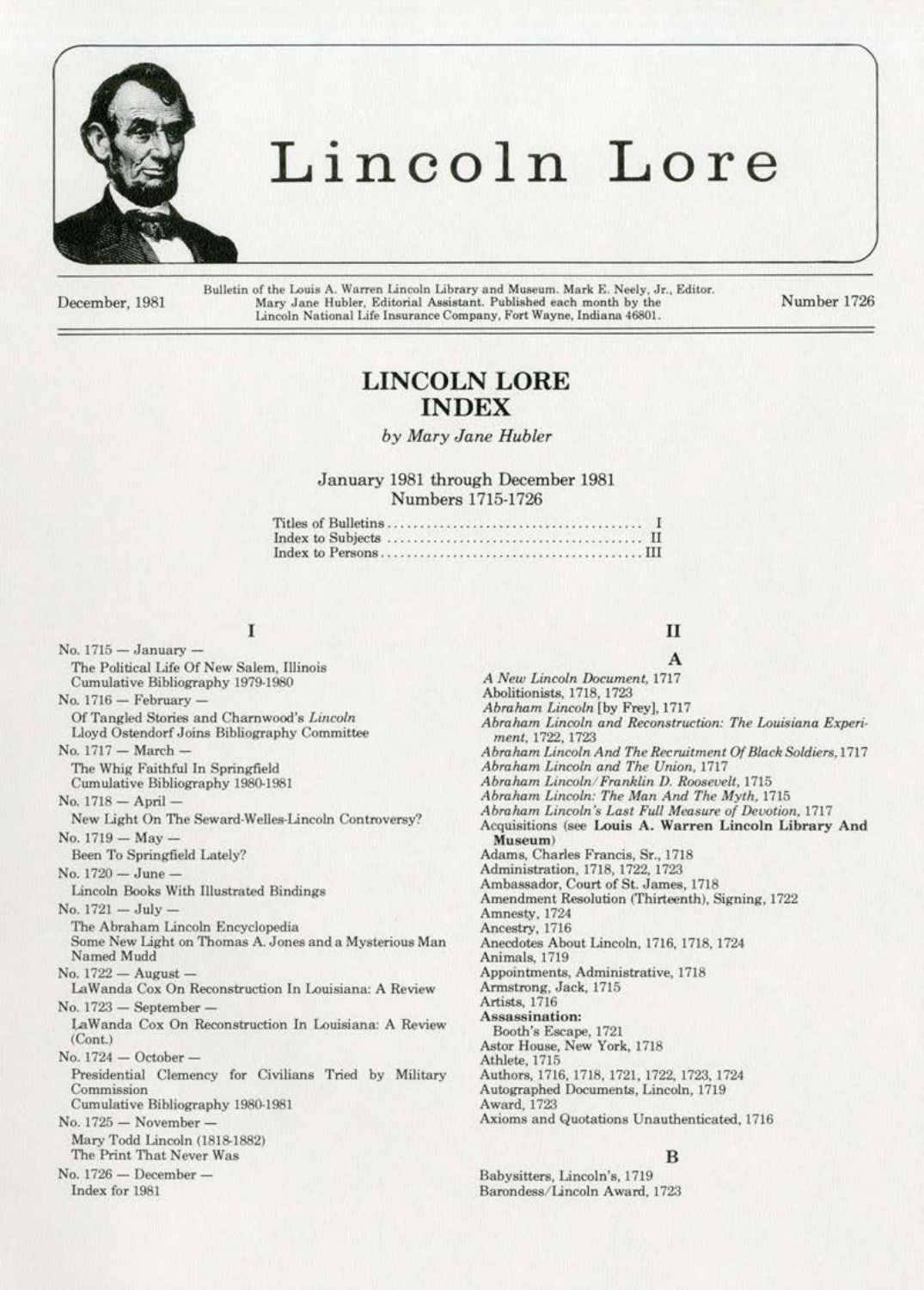Been To Springfield Lately?, 1719 Benson, Godfrey Rathbone, 1716 **Bibliography** (see Books) Bibliography Committee, 1716 Biographies of Lincoln, 1716, 1718, 1720 Biography of Mary Todd Lincoln, 1725 Black Hawk War, 1715 Books: A Picture Story of Abraham Lincoln, 1716 Abraham Lincoln [by Charnwood], 1716 Auction Catalogues, 1724 Biography, 1716, 1720<br>Biography of Mary Todd Lincoln, 1725 **Book Reviews:** Lincoln and Black Freedom: A Study in Presidential Leadership, 1722, 1723 The Abraham Lincoln Encyclopedia, 1721 Collectible, 1720 Cumulative Bibliography, 1715, 1717, 1724 Decorative Book Designers, 1720 Decorative Books, 1720 Dust Jackets, 1720 Encyclopedia, 1721 J. Wilkes Booth: An Account of His Sojourn in Southern Maryland after the Assassination of Abraham Lincoln, his Passage Across the Potomac, and his Death in Virginia, 1721 Juvenile Books, 1716, 1720, 1724 Lincoln and Seward, 1718 Lincoln Herald, 1716 Lincoln in Photographs: An Album of Every Known Pose, 1716 Miniature Books, 1717 Monaghan 995, 1720 New Orleans, 1722, 1723 Poetry, 1724<br>Poetry, "The Sleeping Sentinel", 1724 Reconstruction, 1722, 1723 Six Months at the White House, 1718 Trade Bindings, 1720 Booth, John Wilkes, 1721 Border States, 1722, 1723, 1724<br>Bruce, Robert V., 1721 Bullets, Ballots, and Rhetoric: Confederate Policy for the United States Presidential Contest of 1864, 1724 Burial, 1719, 1725

By the People, For the People: Lincoln in Graphic Art, 1860-1865, 1717

# $\Gamma$

Cabinet Members, 1718, 1723, 1725 Cabinet Members (1860 Selection), 1723 Cabinet Members (1864 Selection), 1723 Campaign of 1836, Illinois House of Representatives, 1715 Campaign Medals, 1718 Carpenter, Francis Bicknell, 1718 Census Records (1850), Sangamon County, 1717 Characteristics: Developmental Influences, 1715, 1725 Humor, 1724 Magnetic Personality, 1715, 1719 Personal Traits, 1715, 1716, 1719, 1724, 1725 Physical Appearance, 1716 Social, 1719 Statesmanship, 1715 Charles Hamilton Auction Number 137 ..., May 28, 1981: The Dorothy Meserve Kunhardt Collection of Lincolniana; Sale Number One Hundred Thirty-Seven, May 28, 1981, 7:30 P.M., 1724 Charnwood, Lord, 1716 Chase, Salmon P., 1718, 1723, 1725 Churches, 1725 Civil Rights, 1722, 1723 Civil War: Amnesty, 1724 Border States, 1722, 1723, 1724 Civil War and Lincoln, 1716 Civil War Anecdotes, 1724

Civilians/Military Courts, 1724 Confederate Agent, 1721 Confederate Arrests, 1721 Confederate Ferry Operations, 1721<br>Confederate Mail Agent, 1721 Confederate Soldiers, 1721, 1724 Confederate Spies, 1721 Confiscation Acts, First and Second, 1722 Contraband Goods & Men, Confederacy, 1721 Fort Sumter, 1716 Generals, 1722, 1723, 1724<br>Generals (Nathaniel Prentiss Banks), 1722, 1723 Guerrilla Conflicts, 1724 Indiana Treason Trials, 1724 Jones' Release, Thomas A., 1721 Judge Advocate General's Office, 1724 Lincoln, Mary Todd's Finery, 1725 Loyal Voter Registration, 1723 Manpower, 1721 Military, 1724 Military Law, 1716, 1724 Missouri, 1724 Negro Soldiers, 1722, 1723 Negro Suffrage, 1722, 1723<br>Negro Votes, 1722, 1723 New Orleans, 1722, 1723<br>New Orleans, Military Control, 1722, 1723 Oath of Allegiance, 1721 Pardons (Executive), 1724 President's War Powers, 1716, 1724 Soldiers' Execution, 1724 Civil War and Lincoln, 1716 Civil War Round Table of New York, 1723 Civilian Trials, 1724 Clary's Grove Boys, 1715<br>Clay, Henry, 1716 Clemency, 1724 Confederacy, 1716, 1721, 1722, 1723 Confederate Soldiers, 1721 Confiscation Acts, 1722 Congress, 1722 Congressional Elections, Springfield, 1843, 1846, and 1848, 1717 Congressman Lincoln (1847-1849), 1717 Conspirators (see Assassination) Constitution, 13th Amendment Resolution, 1722<br>Contemporaries of Abraham Lincoln, (Arnold, Charles) 1719 (Corneau, Charles) 1719 (Dubois, Adelia Morris) 1719 (Dubois, Jesse Kilgore) 1719 (Irwin, Jared P.) 1719 (Lincoln, George B.) 1718 (Robinson, Henson) 1719 (Roll, John E.) 1719 (Shutt, George W.) 1719 (Sprigg, John C.) 1719<br>(Sprigg, Julia) 1719 Correspondence: Executive, 1722, 1723 Lincoln Letters, George B., 1718 Lincoln Letters Given Jared P. Irwin, 1719 Proclamation of Amnesty & Reconstruction, 1722, 1723 Thirteenth Amendment, 1722 Cortege (funeral), Mary Todd Lincoln, 1725 Cox, John, 1722 Cox, LaWanda, 1722, 1723 Criticism of Lincoln, 1716

# D

Death, Mary Todd Lincoln, 1725 Democracy, 1715, 1716 Democratic Party, 1715, 1717, 1719, 1722, 1723 Diller Drug Store, 1719 Documents, 1718 Documents, Lincoln, 1719, 1722, 1723 Dog, Fido, 1719 Douglas, Stephen A., 1718<br>Dresser, T. W., 1725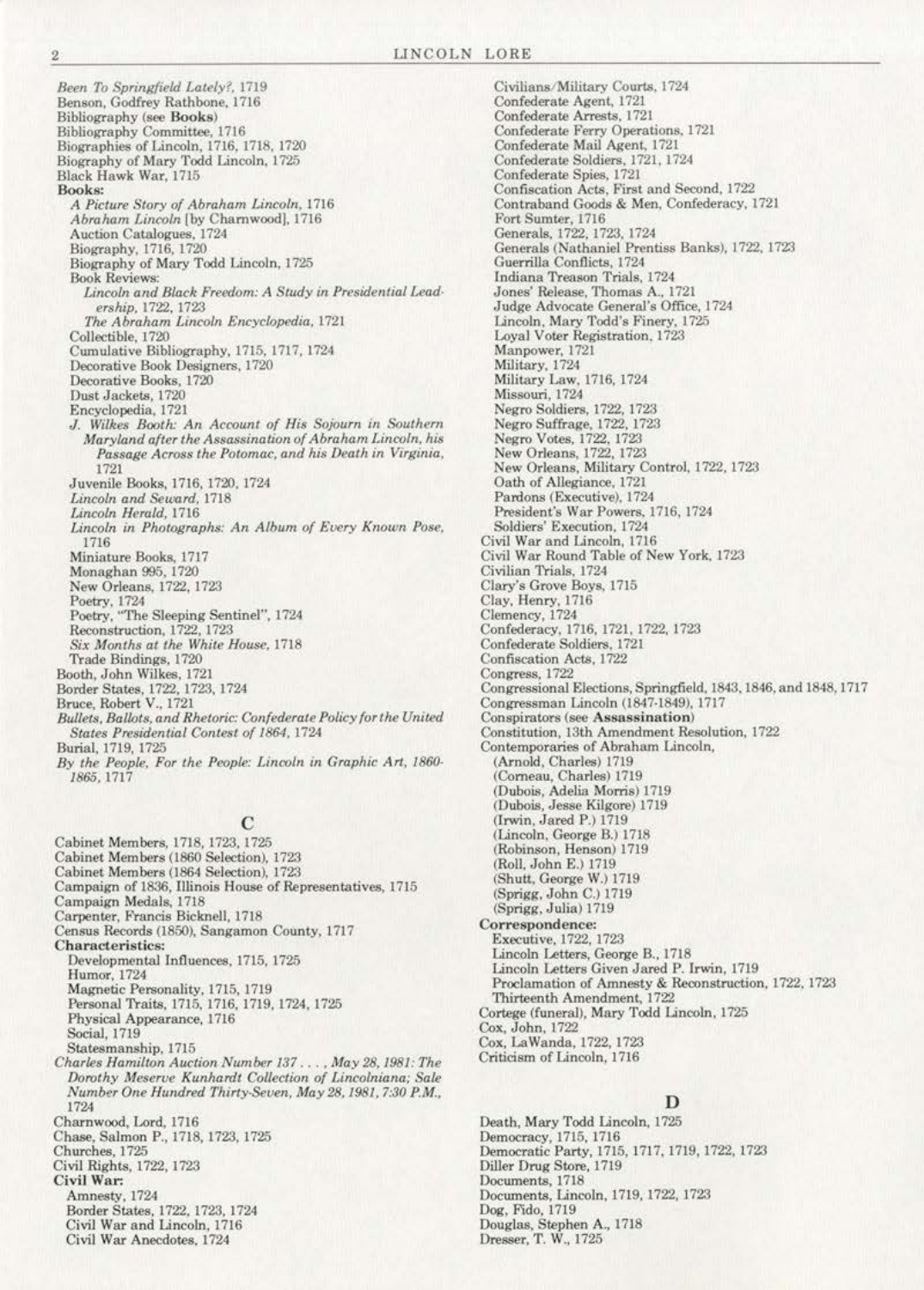Economics, 1719 Election of 1836, New Salem Precinct, 1715 Election of 1838, Illinois, 1715 Election of 1858, 1717 Elections of 1843, 1846, and 1848, Springfield's Congressional, 1717 Emancipation, 1722, 1723 Emancipation Proclamation, 1716, 1718, 1722, 1725 England, 1716, 1718 Engravers, 1725 **Engravings** (see Pictures) Ethnics, 1719 Eulogy on Mary Todd Lincoln, 1725 Eulogy on Seward, Adams', 1718

#### F

Family: Children, 1719<br>Elizabeth Todd Edwards, 1725 Ninian Wirt Edwards, 1725 Kinfolk (near), 1725 Mary Todd Lincoln, 1718, 1725 Robert Todd Lincoln, 1725 Thomas Lincoln, 1716 Fido, Lincoln's Dog, 1719<br>First Presbyterian Church, Springfield, 1725 Flatboatman, 1719 Foreign Affairs, 1716, 1725 Foreign Relations, 1716, 1718 Foreign Trade, 1725 Free State Committee, 1722, 1723 From Coonskin Cap to High Top Hat, 1717 Funeral, 1719 Funeral Accouterments, Mary Todd Lincoln, 1725 Funeral of Mary Todd Lincoln, 1725

#### $G, H$

"Historical Base Map, 1860" (Springfield), 1719 **Home Environments:** Lincoln Home, Springfield, 1719<br>Neighborhood Homes Reconstructed, Springfield, 1719 Springfield, Illinois, 1719 Home Restorations, Springfield, 1719 "Honest Abe", 1724<br>Honesty, 1724 Humor, 1724

# I

Illinois, 1719, 1725 Illinois Congressional Election, 1836, 1715 Illinois Congressional Elections of 1843, 1846, and 1848, 1717 Illinois Legislation, 1719<br>Illinois Legislature, 1715, 1717 Illinois, State Capital, 1715 Illinois State Historical Library, 1719 Illinois Supreme Court, 1719 Illinois Voters, 1715 Image, Lincoln's, 1715, 1725 Imagery, 1725 In Re James A. Peterson, 1715 Index (see Lincoln Lore) In-Laws, 1725 Internal Improvements, 1715, 1719

# J

J. Wilkes Booth: An Account of His Sojourn in Southern Maryland after the Assassination of Abraham Lincoln, his Passage Across the Potomac, and his Death in Virginia, 1721 Jackson Street, Springfield, 1719 Jesse W. Fell and the Lincoln Autobiography, 1724 Jones, Thomas A., 1721

K

Kennedy And Lincoln: Medical and Ballistic Comparisons of Their Assassinations, 1715 Kinfolk (see Family) Know Nothings, 1718

# L

Last Hours at Springfield, 1725 Law Offices, 1719 LaWanda Cox On Reconstruction In Louisiana: A Review, 1722, 1723 **Legal Profession:** Law Offices, 1719 Legislator, 1719 Letters (see Correspondence) Letters To The President, 1718 Lincoln and Black Freedom: A Study in Presidential Leadership, 1722, 1723 Lincoln And Civil Rights For Blacks, 1717 Lincoln and Seward, 1718 Lincoln and the Matson Case, 1717 Lincoln And The Problem Of Race: A Decade Of Interpretations, 1717 Lincoln And The Riddle Of Death, 1724 Lincoln Books With Illustrated Bindings, 1720 Lincoln Did Not Have the Marfan Syndrome: Documented evidence, 1724 Lincoln-Douglas, 1717 Lincoln-Douglas Debates, 1718 Lincoln, George B., 1718<br>Lincoln-Grant: Illinois Militiamen, 1717 Lincoln Helps a Reformer, 1717 **Lincoln Lore:** Colored Illustrated Issue, 1720 Indexes, (1980) 1714; (1981) 1726 Neely's 100th Issue, 1720 Numbers Grouped By Years: (1981) 1715-1726 Lincoln, Mary (see Wife) Lincoln Memorial University, 1716 Lincoln Scholars, 1715, 1716, 1719, 1721, 1722, 1723, 1724<br>Lincolniana, 1716, 1718, 1720, 1721, 1722, 1723, 1724 Lincoln's Humor: An Analysis, 1724 Lincoln's Mothers, 1717 Lincoln's New Salem, 1715 Lincoln's Power With Words, 1724 Lincoln's Reconstructions: Neither Failure of Vision Nor Vision of Failure, 1715 Lincoln's Second Inaugural: A Study in Political Ethics, 1715 Lincolns, 1724 Literature (see Books): Bibliography (see Books) Lithographers, 1725 Lithographs (see Pictures) Lloyd Ostendorf Joins Bibliography Committee, 1716 "Long Nine", 1715 Louis A. Warren Lincoln Library And Museum: Director, 1721 Recent Acquisitions, 1718 Louisiana, 1722, 1723

#### M

Map, "Historical Base Map, 1860" (Springfield), 1719 Map, Lincoln's Springfield Neighborhood, 1719 Mary Todd Lincoln (1818-1882), 1725 Maryland, Bryantown, 1721 McCrary, Peyton, 1722, 1723 **Medallions:** Lincoln Campaign Medal, 1718 **Memorial Enterprises:** Lincoln Home National Historic Site, 1719 Lincoln Neighborhood Homes Reconstructed, Springfield, 1719 National Lincoln Monument Association, 1719 New Salem State Park, 1715

Springfield, Illinois (Lincoln's Home), 1719 Springfield Tomb, 1719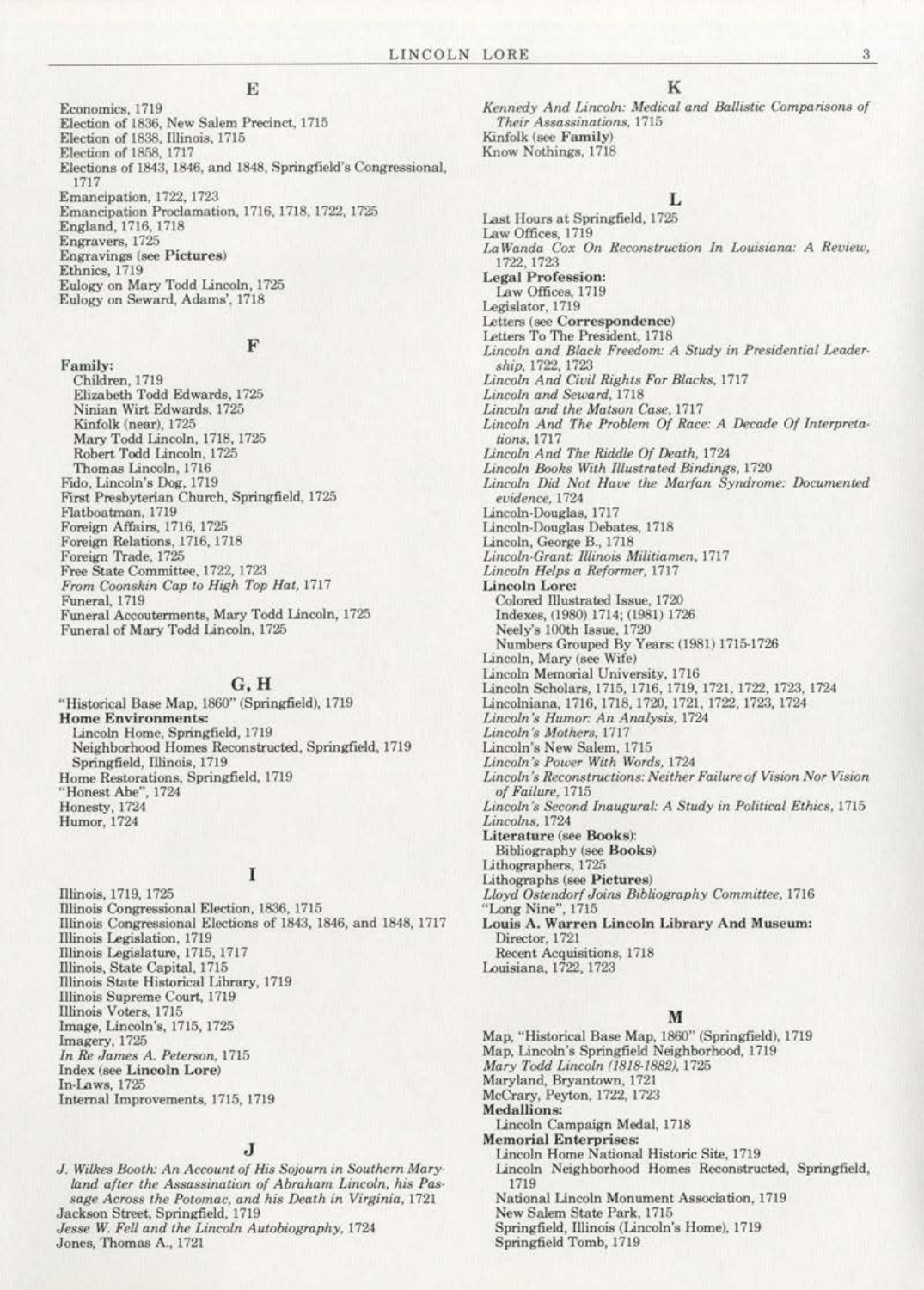Military Problems:<br>Amnesty, 1724 Army, 1724 Executions, 1724 Judge Advocate General's Office, 1724 Military Trials, 1724 Military Trials/Civilians, 1724 Military Trials, 1724<br>Milligan Case, 1724 Ministers, 1725 Missouri, 1724 Mr. Lincoln Goes To Gettysburg, 1715 Mudd, James A., 1721 Mudd, Samuel A., 1721 My Lifelong Pursuit of Lincoln, 1717

#### N

National Lincoln Monument Association, 1719 National Park Service, 1719 Nationalism, 1716 Neely, Mark E., Jr., 1721<br>Negroes, 1722, 1723, 1725 Neighbors, Springfield, 1719 New Light On The Seward-Welles-Lincoln Controversy?, 1718 New Orleans, 1719, 1722, 1723<br>New Salem, Illinois, 1715, 1717 New Salem, Polling Places, 1715 New Salem State Park, 1715 New York, 1718, 1723<br>New York City, 1718 New York Custom House, 1718 Newspaper Coverage:<br>Chicago Tribune, 1725 New York Herald, 1718 New York Tribune, 1718 Press & Tribune of Chicago, 1718 No Luck for Lincoln, 1724 Numismatics, 1718

# $\mathbf o$

Oak Ridge Cemetery, 1725 Of Tangled Stories and Charnwood's Lincoln, 1716 Organizations, 1723 Ostendorf, Lloyd (0-122), 1716 Our Fiery Trial: Abraham Lincoln, John Brown, And The Civil War Era, 1715

# P

Painting (see Pictures) Pallbearers, Mary Todd Lincoln, 1725 Pardon (Executive), 1724 Partisan Views, 1715, 1716 Parton, James, 1718<br>Peace Commissioners, 1722 Pets, 1719 Philadelphia Convention, 1856, 1718 Photograph Collectors, 1716 Photographers, 1725 Photographs: Brady, Mathew, 1725 Collectors, 1716 Cooper Institute, 1725 Lincoln in Photographs: An Album of Every Known Pose, 1716 Ostendorf, Lloyd, 1716<br>Physicians, Illinois, 1725 **Pictures:** A. H. Ritchie & Co., 1725 Deathbed Scene, 1725 Engravings, 1725 "First Reading of the Emancipation Proclamation before the Cabinet", 1725 Lithographs, 1725 Paintings, 1716 Photographs, 1716, 1725 Portraits, 1716, 1725

Political Ambition, 1715 Political Culture, 1715 Political Image, 1715, 1716, 1725 Political Opponents, 1717 Political Parties, 1715, 1717, 1718<br>Political Party Nomination, Convention System, 1836, 1715 Political Patronage, 1715, 1716, 1718 Political Philosophy, 1715, 1716, 1718<br>Political Problems, 1718 Political Strategy, 1716, 1718<br>Politics, Illinois, 1715, 1717, 1718 Politics, Louisiana, 1722, 1723 Politics, New Salem, 1715 Politics, Principle, and Prejudice, 1865-1866; Dilemma of Reconstruction America, 1722, 1723 Poll Books, 1836 State and Congressional Election, Sangamon County, 1715 Poll Books, 1843, 1846, and 1848 Congressional Elections, Sangamon County, 1717<br>Polling Places, New Salem, 1715 Popularity of Lincoln, 1715, 1716, 1718 Portraits (see Pictures) Postmaster, 1718 Pre-Inaugural, 1719 **Presidential Addresses:** Gettysburg Address, 1720 Presidential Campaign of 1860, 1718 Presidential Candidates, 1718 Presidential Clemency for Civilians Tried by Military Commission, 1724 Presidential Election of 1836, 1715 Presidential Election of 1840, 1717 Presidential Election of 1844, 1717 Presidential Election of 1848, 1717 Presidential Election of 1860, 1719 Presidential Election of 1864, 1719 Presidential Mitigation of Punishment, 1724 Presidential Pardoning Power, 1724 Presidential Pardoning Power Statistics, 1724<br>Presidential Powers, 1716, 1724 Presidential Review of Military Trial Death Sentences, 1724 Presidents Before & After Lincoln, 1715 Print Portraits of Abraham Lincoln, 1717<br>Proclamation of Amnesty and Reconstruction, 1722, 1723

# Q

Quotations (see Axioms), 1716 Quotations, Spurious, 1716

# R

Railroad Station, Springfield, 1719 Railroads, 1719 Railsplitter, 1718 Reconstruction, 1722, 1723 Reconstruction, Second, 1722 Religion, 1716 Reminiscences, True and False, 1721 Republican National Convention, 1856 & 1860, 1718 Republican Party, 1715, 1718, 1719

# S

Sangamon County, 1719 Sangamon County, Election of 1838, 1715<br>Sangamon County Poll Books, 1843, 1846, and 1848 Congressional Elections, 1717 Secession, 1716, 1721, 1722, 1723 Senatorial Contest, Illinois (1858), 1717 Seward, William H., 1718, 1721, 1725 Slavery, 1716, 1722, 1723, 1725 Slavery, Signature on 13th Amendment Resolution, 1722<br>Some New Light on Thomas A. Jones and a Mysterious Man Named Mudd, 1721 Southerners, 1725 Speeches and Writings (see Presidential Addresses, Correspondence)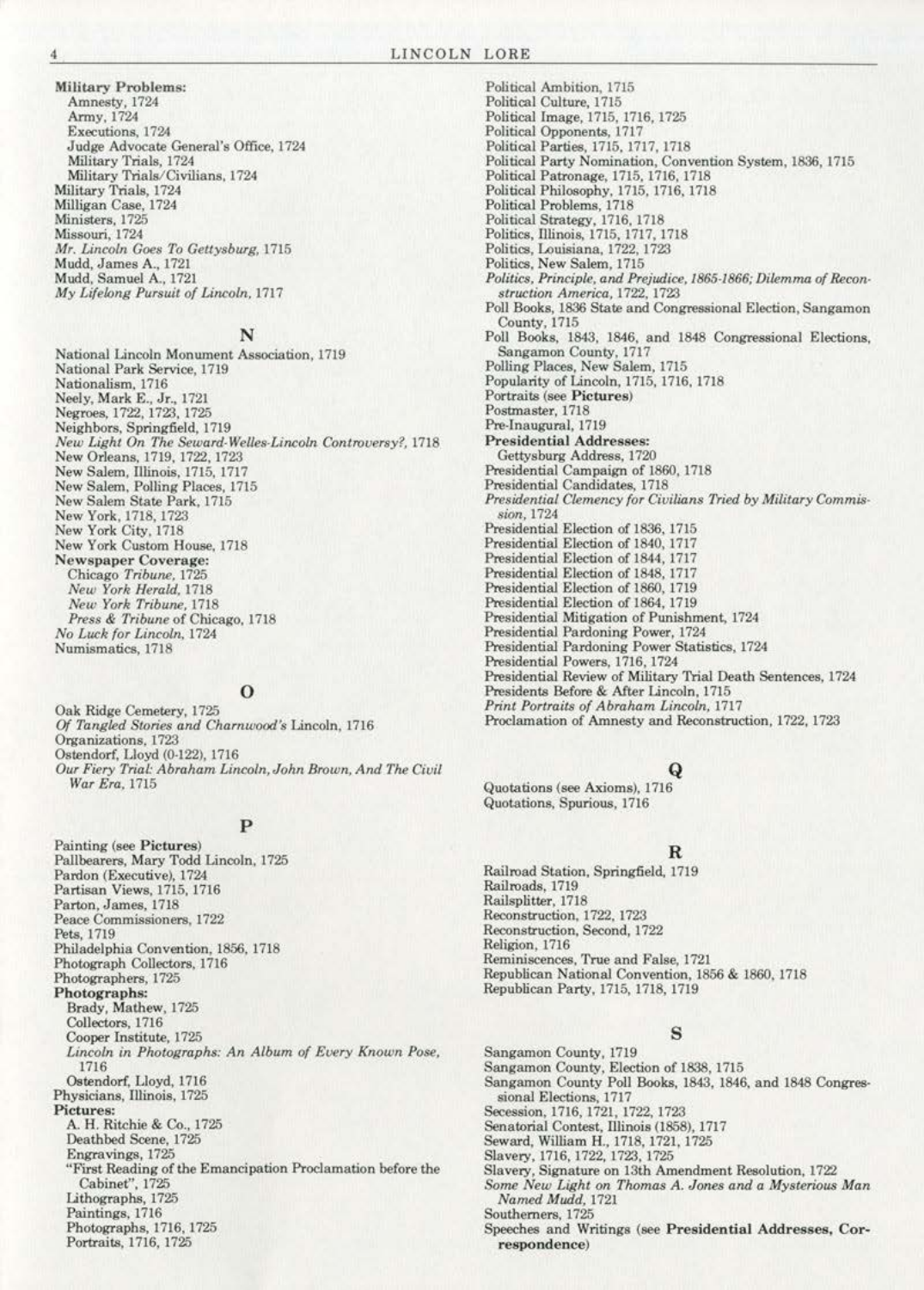Springfield, 1717, 1719, 1725

Springfield Citizens, 1717

Springfield, Historic Landmarks, 1719

Springfield, Jackson Street, 1719

Springfield, Lincoln Sites, 1719

Springfield Neighbors, 1719

Springfield's Congressional Elections of 1843, 1846, and 1848, 1717

Stanton, Edwin M., 1721, 1723 State Capital, Illinois, 1715

Statesmanship, 1716

Swisshelm, Jane Grey, 1725

# T

The Abraham Lincoln Encyclopedia, 1721

The Crisis with Japan, 1717

The Lincoln-Douglas Triangle ... with Naughty Mary Lincoln Seduced by Latest Paris Fashions, 1715

The Lincoln Years in the Papers of Amos and Edward Tuck, 1717

- The Living Land of Lincoln: a celebration of our 16th President and his abiding presence . . . in photographs, 1715
- The Odd Couple Who Hanged Mary Surratt for his murder, 1715 The Political Life Of New Salem, Illinois, 1715

The Print That Never Was, 1725

The Search For J Wilkes Booth, April 14 thru 26, 1715

The Whig Faithful In Springfield, 1717

Thirteenth Amendment, 1722

Thirteenth Amendment Resolution, Signing, 1722 Tomb of Lincoln, 1719, 1725 Tragedy at A'Vache, 1717 Trials, Civilian, 1724 Trials, Indiana Treason, 1724 Trials, Military, 1724 Trials, Northern States, 1724 Trials, Supreme Court, 1724

#### U

Union, 1716, 1722, 1723

#### v

Vice Presidency, 1718 Vocations, 1719 Voters, 1715 Voters, Democrats, Springfield, 1717 Voters, Financial Status, 1717 Voters, Illinois, 1715 Voters Location of Birth, 1717 Voters Occupations, 1717<br>Voters, Sangamon County, Illinois, 1717 Voters, Whigs, Springfield, 1717 Votes, Farmers', 1717 Votes, Illinois, 1717 Votes, Sangamon County, Illinois, 1717 Voting, Oral, 1717

#### W

Washington, D.C., 1718 Welles, Gideon, 1718 Whig Party, 1715, 1717, 1718, 1719<br>Wife (see Mary Todd Lincoln in Persons Index), 1718, 1725 World War I, 1716 Writings, 1722, 1723

# X, Y, Z

(Note: Titles listed in the Cumulative Bibliography are italicized in the Subject Index.)

#### Ш

A.H. Ritchie & Co. (publishers), 1725; Adams, Charles Francis, 1718; Adams, Henry, 1716; Aitken, W. Francis (author), 1720; Alger, Horatio, Jr., 1720; Allen, E.J., 1721; Allen, John (Dr.), 1715; Allen, Solomon, 1719; Alvey, (Mr.), 1718; Anderson, Moses<br>K., 1715; Angle, Paul M., 1716, 1724; Armstrong, Jack, 1715; Arnold, Charles, 1719; Ashley, James M., 1722.

в

Baldwin, James, 1717; Balsiger, David, 1716; Banks, Nathaniel Prentiss, 1722, 1723; Banks, Nathaniel Prentiss (Mrs.), 1723; Barney, Hiram, 1718; Barondess, Benjamin, 1723; Barrett, Oliver R., 1721; Barringer, Floyd S., 1724; Barry, Charles Alfred, 1725; Barton, William E., 1724; Basler, Roy P., 1716; Bates, David Homer, 1720; Bates, Edward, 1718; Bauer, Charles J., 1715; Bauman, George, 1719; Beckwith, Robert Todd Lincoln, 1717; Beedle, William H., 1719; Benson, Godfrey Rathbone, 1716; Bernard, Kenneth A., 1715, 1717, 1724; Berry, Mary Frances, 1717; Beveridge, Albert J., 1716; Bissell, William Henry (Gov.), 1718; Black, Alexander, 1719; Black, John, 1719; Black Hawk, 1720; Blair, Francis Preston, 1717; Booth, John W., 1715, 1717, 1721, 1722, 1725; Boritt, G.S. (Prof.), 1715, 1721; Bradford, James M., 1717; Bradford, John S. (Capt.), 1725; Brady, Mathew B., 1725; Bramhall, William Legget, 1718; Brooks, Elbridge S., 1717; Brooks, Franklin, 1717; Brown, Ira, Jr., 1719; Brown, John, 1715; Browning, Orville H., 1717; Bruce, Robert V., 1721, 1724; Bryce, James, 1716; Buchanan, James (Pres.), 1716; Bugg, Edward, 1719; Bunn, Jacob, 1725; Burch, William S., 1719; Burchall, Caleb, 1717; Burner, Isaac, 1715; Burr, Aaron, 1718; Burrage, Henry Sweetser, 1720; Butterworth, Hezekiah, 1720.

C

Cameron/Camron, John M. (Rev.), 1715; Caniff, Milton, 1716; Carman, Allen Caleb (Dr.), 1715; Carpenter, Francis Bicknell, 1718; Cartwright, Peter, 1717; Cass, Lewis, 1717; Chaconas, Joan L., 1715; Charnwood, Lady, 1716; Charnwood, Lord, 1716, 1724; Chase, Salmon P., 1718, 1723, 1725; Christy, Howard Chandler, 1720; Clary, John, 1715; Clary, Spencer, 1715; Clary, Zack, 1715; Clary's Grove (boys), 1715; Clausius, Gerhard P. (Dr.), 1715; Clay, Henry, 1716, 1717, 1721; Coffin, Charles Carleton, 1720; Conkling, James C., 1725; Cook, Eli, 1719; Cook, Sarah, 1719; Corneau, Charles, 1719; Corrigan, Henry, 1719; Cox, John, 1722; Cox, LaWanda, 1722, 1723; Cullom, Shelby M., 1718, 1725; Curti, Merle, 1717; Curtis, William Eleroy, 1720.

#### D

D. Appleton & Co. (publishers & booksellers), 1725; Dana, Charles A., 1725; Davis, David, 1718; Dawson, John, 1715; Dean, Frederick, 1719; Dole, William P., 1718; Doolittle, James<br>R., 1718; Dorris, Jonathan T., 1724; Douglas, Stephen A., 1715, 1717, 1718, 1719, 1721; Doyle, Don Harrison, 1717; Draper, Simeon, 1718; Dresser, T.W., 1725; Drinkwater, John, 1716; Dubois, Adelia Morris, 1719; Dubois, Jesse K., 1719; Durant, Thomas J. (Atty. Gen.), 1722, 1723.

#### Е

Edwards, Elizabeth Todd, 1725; Edwards, Ninian W., 1715, 1725; Elkin, William, 1715; Espey, John, 1720; Evans, Sam T., 1724.

Farr, Naunerle C., 1715; Fell, Jesse W., 1724; Ferguson, Alexander, 1715; Fido (Lincoln's dog), 1719; Fillmore, Millard (Pres.), 1725; Fleming, Thomas, 1715; Fletcher, Job, 1715; Florville, William, 1719; Fremont, John Charles, 1725; Frey, Herman S., 1717.

#### G

G.P. Putnam's Sons (publishers), 1720; Gale, Oliver Marble, 1720; Gates, Arnold, 1715, 1717, 1724; God, 1722, 1725; Graham, Mentor, 1715; Grant, Ulysses S. (Gen.), 1717; Greeley, Horace, 1718; Guliher, Isaac, 1715; Gullans, Charles, 1720.